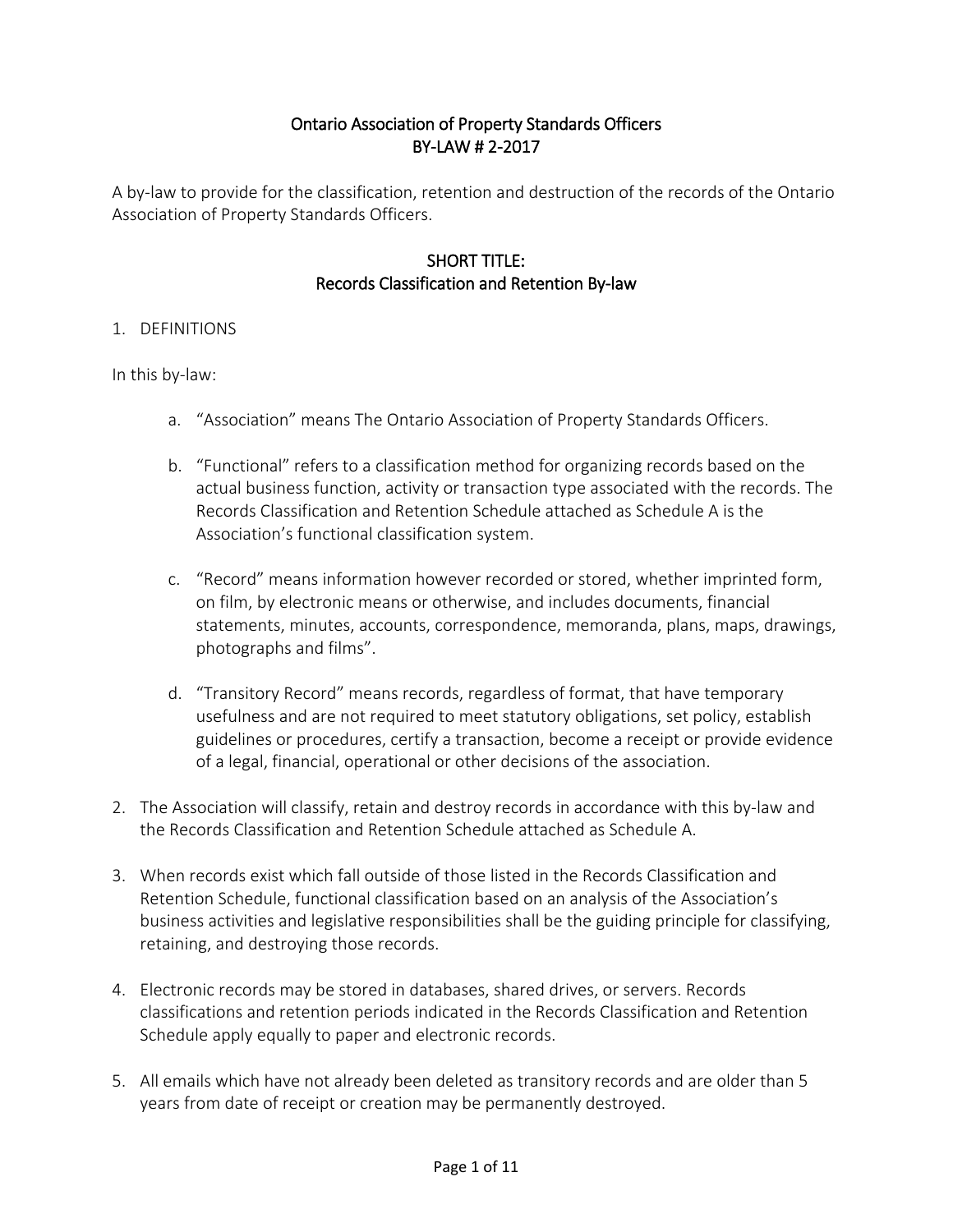6. Unless otherwise specified in the Records Classification and Retention Schedule, or unless required for legal purposes or as otherwise provided by law, transitory records may be destroyed at any time.

This by-law was read and passed at the Annual General Meeting on the  $31<sup>st</sup>$  day of May, 2017.

| First reading:  | May 31, 2017 |
|-----------------|--------------|
| Second reading: | May 31, 2017 |
| Third reading:  | May 31, 2017 |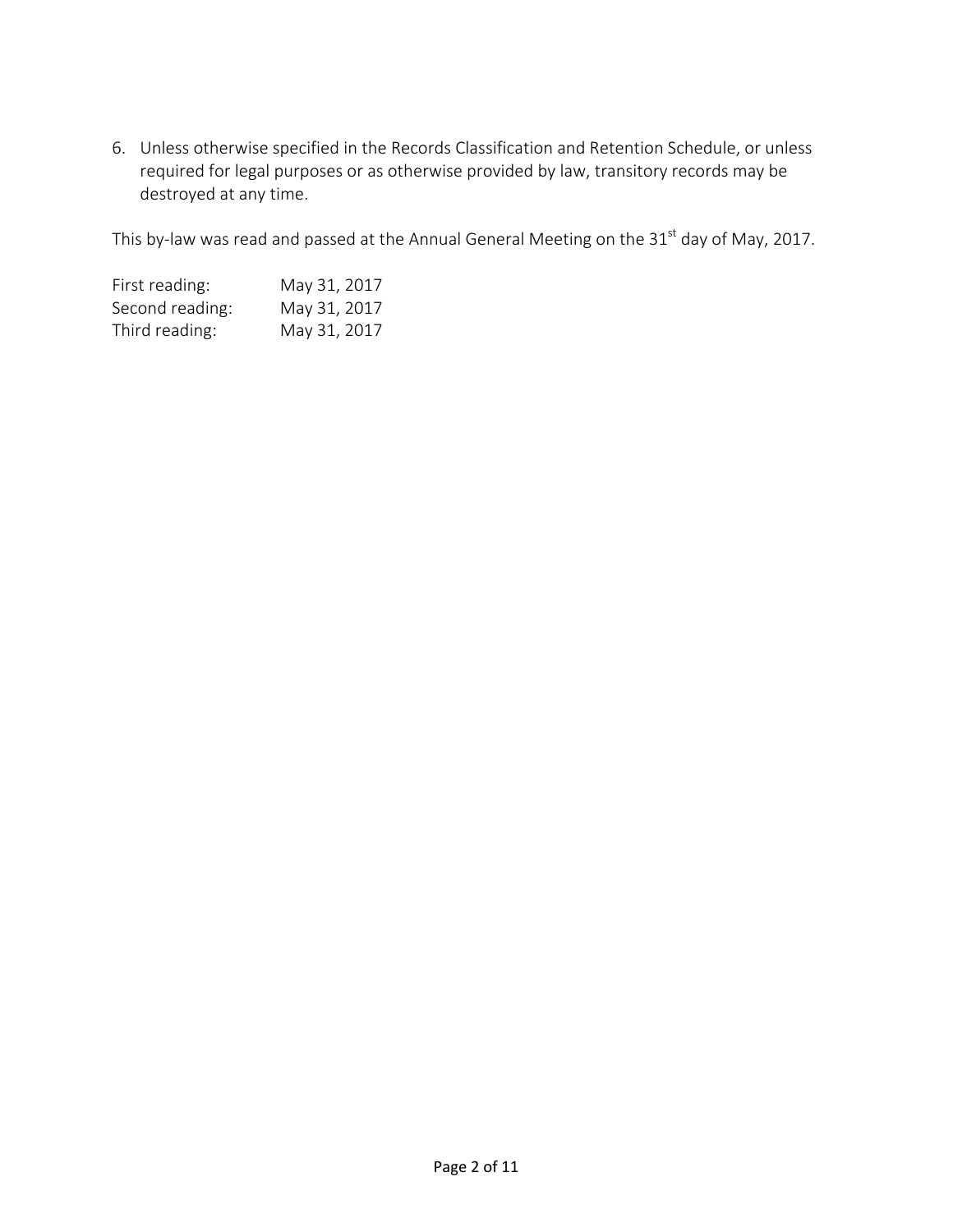| <b>File</b> | <b>Series Title</b>   | <b>Series Description</b>                                                                                                | Retention      | <b>Notes</b> |
|-------------|-----------------------|--------------------------------------------------------------------------------------------------------------------------|----------------|--------------|
| Code        |                       |                                                                                                                          | Period (years) |              |
|             |                       | A - ADMINISTRATION                                                                                                       |                |              |
|             |                       | Description - Includes records regarding routine administration and service functions.                                   |                |              |
|             |                       | LEGEND E = trigger event, S = when superseded, P = permanent, $**$ = subject to archival selection                       |                |              |
| A00         | Administration-       | Includes administration records, which cannot be classified                                                              | 1              |              |
|             | General               | elsewhere. Use only if no other heading is available.                                                                    |                |              |
| A01         | Applications          | Includes applications for membership, conferences, annual                                                                | $\overline{2}$ |              |
|             |                       | training seminars and certification                                                                                      |                |              |
| A02         | Associations and      | Includes correspondence, minutes, agenda, notices and reports                                                            | $\mathbf{1}$   |              |
|             | Organizations         | regarding organizations and associations to which the association                                                        |                |              |
|             |                       | belongs to or with which it communicates in the course of its duties                                                     |                |              |
|             |                       | such as AMCTO, AMO, OBOA, MLEOA, etc.                                                                                    |                |              |
| A03         | Committees and Board  | Includes records regarding the activities of committees and board                                                        | $7***$         |              |
|             | Meetings              | meetings. Includes notices of meetings, agendas, minutes, etc. May<br>also include copies of committee activity reports. |                |              |
| A04         | Conferences, Seminars | Includes invitations, approvals, agenda, notes on proceedings, and                                                       | $\mathbf{1}$   |              |
|             | and Board Meetings    | other records regarding conferences, conventions, seminars and                                                           |                |              |
|             |                       | special functions attended by directors or others on behalf of the                                                       |                |              |
|             |                       | association, or sponsored by the association, including board                                                            |                |              |
|             |                       | meetings, as well as travel arrangements, accommodation,                                                                 |                |              |
|             |                       | itineraries, reservations, confirmation of reservations, hotel                                                           |                |              |
|             |                       | brochures related to the conference/meeting, restaurants,                                                                |                |              |
|             |                       | convention sites, etc.                                                                                                   |                |              |
| A05         | Consultants and       | Includes correspondence, proposals, resumes and other documents                                                          | $\overline{2}$ |              |
|             | Contractors           | regarding the selection, appointment and monitoring of                                                                   |                |              |
| A06         | Information           | consultants/Contractors.<br>Includes records regarding the administration and operation of                               | $\overline{7}$ |              |
|             |                       | computers and information systems in use. Includes data                                                                  |                |              |
|             | Technology            | transmission, quality control, electronic correspondence                                                                 |                |              |
|             |                       | management (email), computer hardware and software, and                                                                  |                |              |
|             |                       | website development and support.                                                                                         |                |              |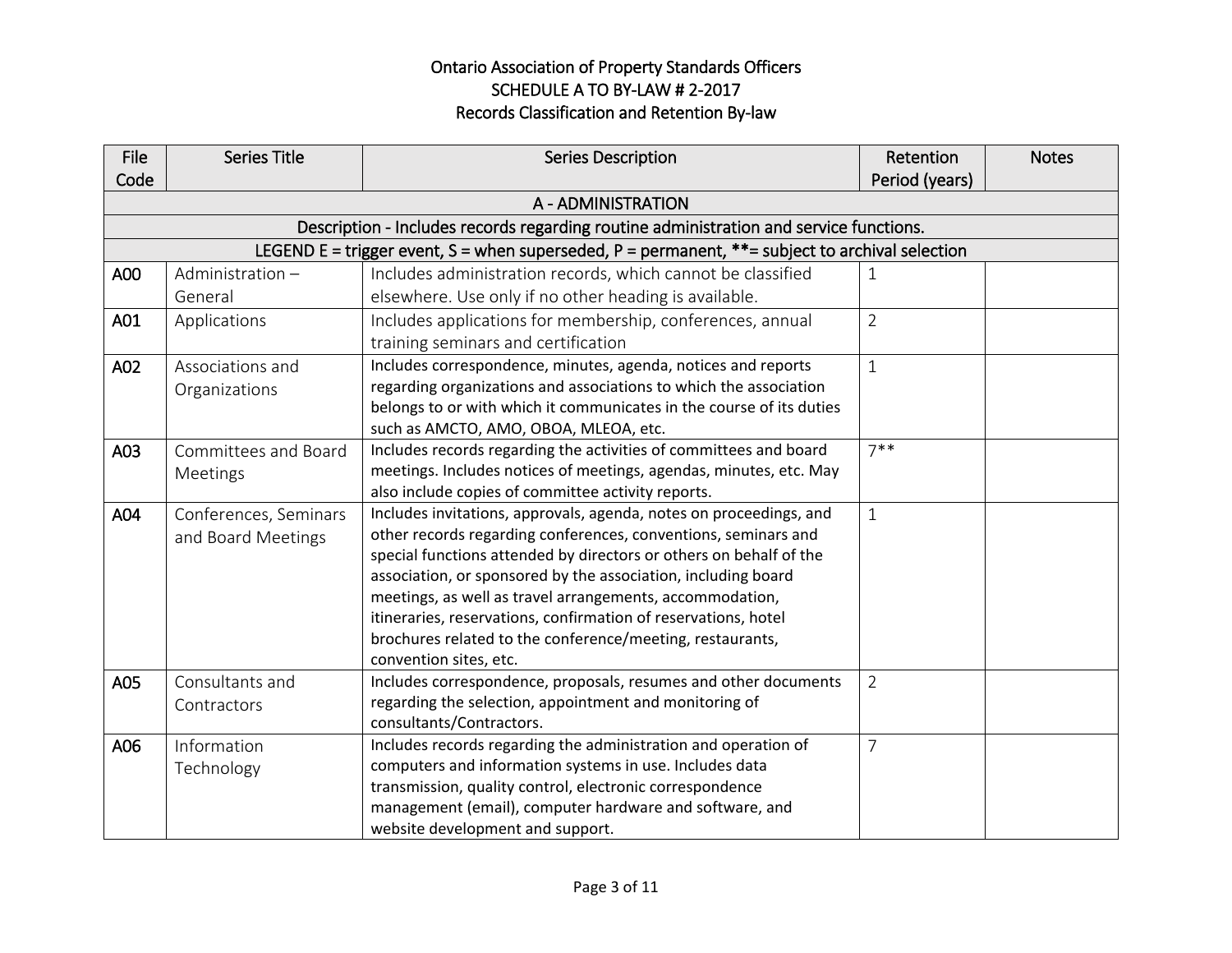| File | Series Title             | <b>Series Description</b>                                            | Retention      | <b>Notes</b> |
|------|--------------------------|----------------------------------------------------------------------|----------------|--------------|
| Code |                          |                                                                      | Period (years) |              |
| A07  | Membership Lists         | Includes official records of the current members of the              |                |              |
|      |                          | association and their status.                                        |                |              |
| A08  | Travel, Visits and Tours | Includes records regarding travel and accommodation                  |                |              |
|      |                          | arrangements. Includes itineraries, maps, authorizations,            |                |              |
|      |                          | reservations, rented vehicles, and catalogues and brochures          |                |              |
|      |                          | concerning hotels, convention sites, and restaurants.                |                |              |
| A09  | Vendors and Suppliers    | Includes records regarding vendors and suppliers of goods and        |                |              |
|      |                          | services as well as information about these goods and services, such |                |              |
|      |                          | as catalogues, price lists, correspondence, resumes and biographies. |                |              |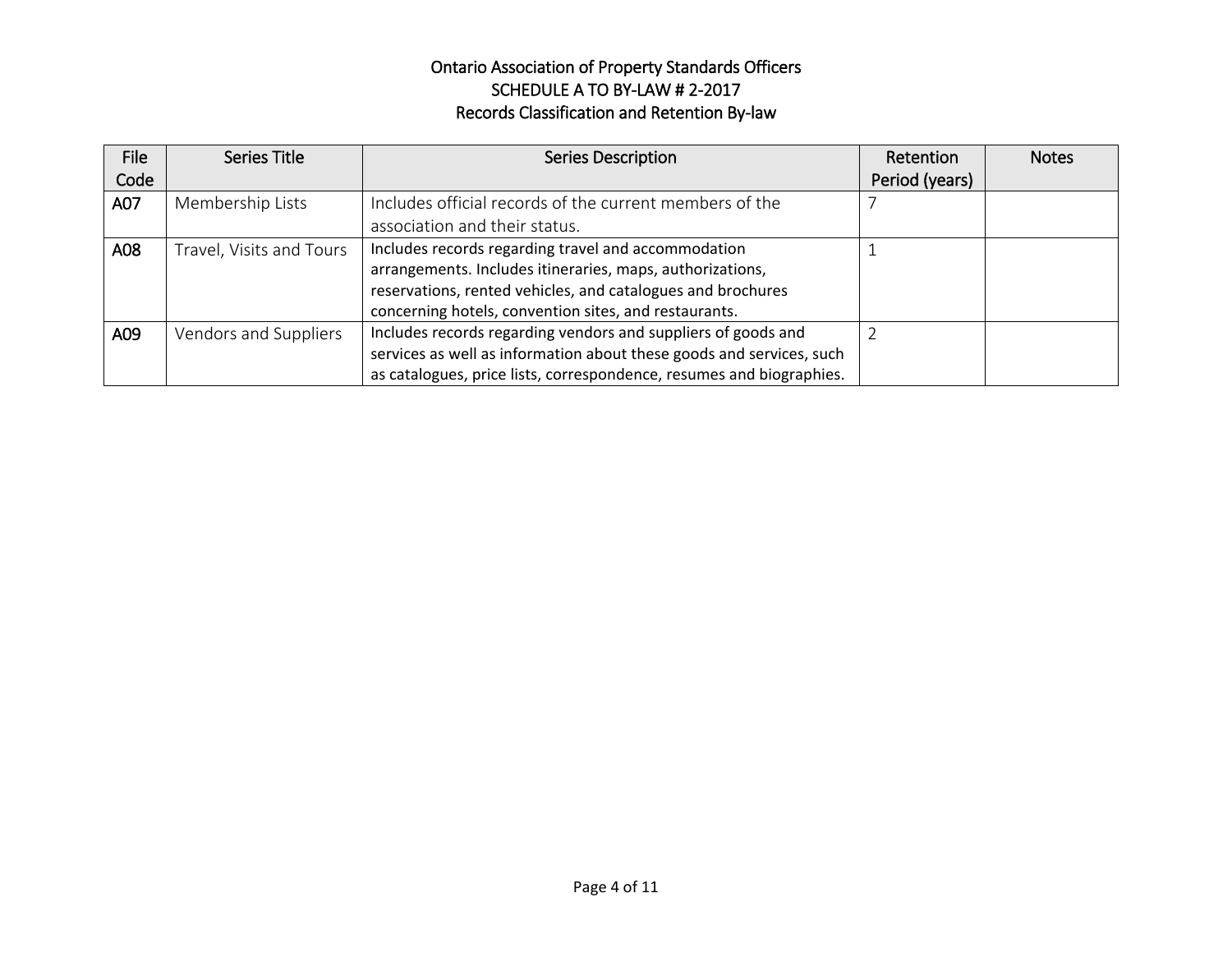| File       | <b>Series Title</b>      | <b>Series Description</b>                                                                                                       | Retention      | <b>Notes</b>      |
|------------|--------------------------|---------------------------------------------------------------------------------------------------------------------------------|----------------|-------------------|
| Code       |                          |                                                                                                                                 | Period (years) |                   |
|            |                          | B – BOARD OF DIRECTORS AND BY-LAWS                                                                                              |                |                   |
|            |                          | Description - Includes records regarding the establishment of policy and By-laws, and the operations of the Board of Directors. |                |                   |
|            |                          | LEGEND E = trigger event, S = when superseded, P = permanent, **= subject to archival selection                                 |                |                   |
| <b>BOO</b> | Board of Directors and   | Includes records regarding the Board of Directors and By-laws, which                                                            | $\overline{1}$ |                   |
|            | By-laws - General        | cannot be classified elsewhere. Use only if no other heading is                                                                 |                |                   |
|            |                          | available.                                                                                                                      |                |                   |
| <b>B01</b> | By-laws                  | Includes final versions of the association's By-laws and amendments                                                             | P              |                   |
|            |                          | and attachments that are legally part of the By-laws.                                                                           |                |                   |
| <b>BO2</b> | By-law Processing        | Includes statutory notices, records of correspondence and all                                                                   | $\overline{7}$ |                   |
|            |                          | administrative documents required for by-law processing                                                                         |                |                   |
| <b>BO3</b> | Elections                | Includes lists of officials, membership voters' lists. Includes general                                                         | $E + 4$        | $E =$ voting day  |
|            | Administration           | correspondence regarding the election.                                                                                          |                | at AGM            |
| <b>B04</b> | Motions and              | Includes final signed versions of resolutions and motions of the                                                                | P              |                   |
|            | Resolutions              | Board of Directors.                                                                                                             |                |                   |
| <b>BO5</b> | <b>Nomination Papers</b> | Includes completed nomination papers, by all candidates for the                                                                 | E              | $E = first board$ |
|            |                          | <b>Board of Directors</b>                                                                                                       |                | meeting after     |
|            |                          |                                                                                                                                 |                | election          |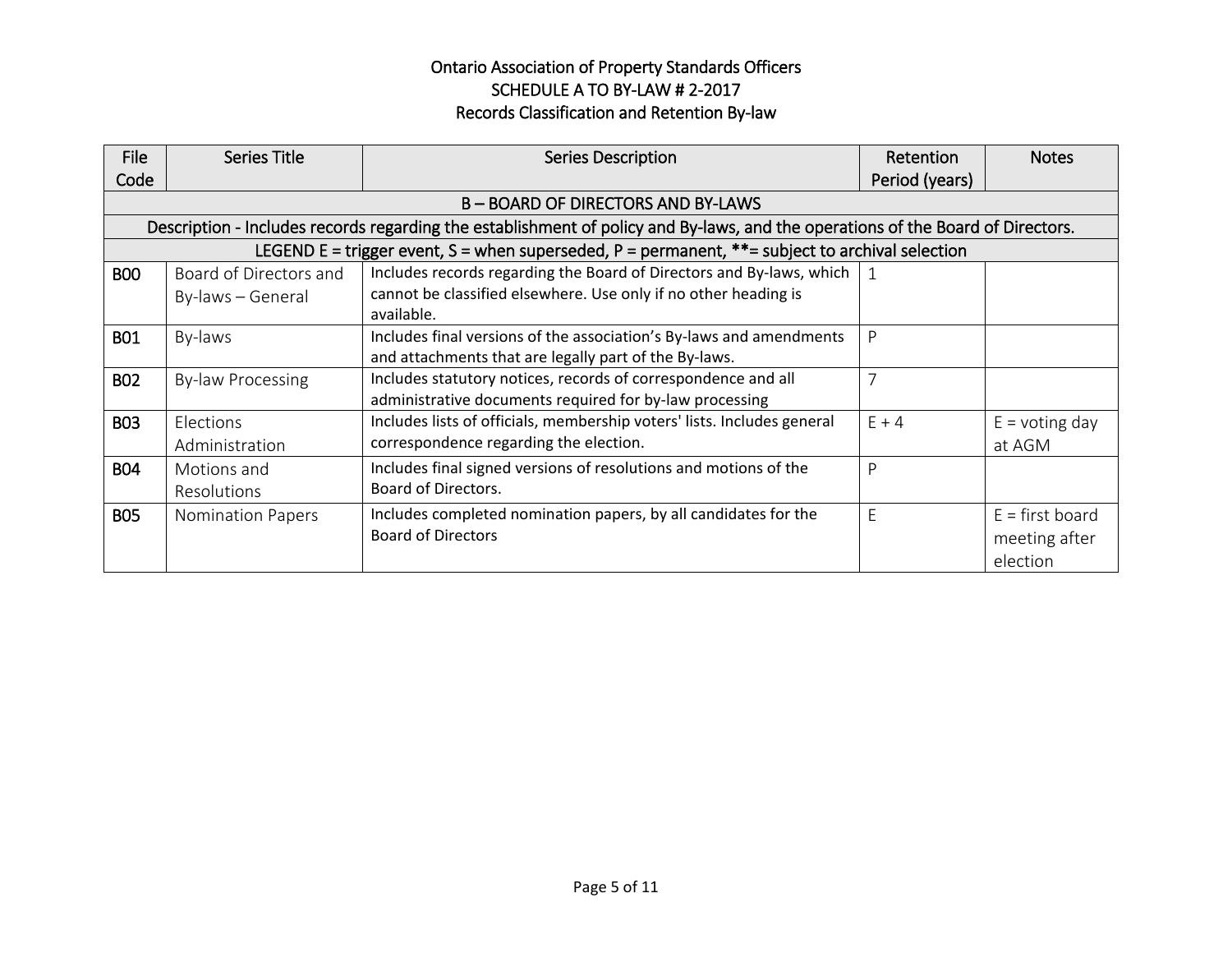| File            | <b>Series Title</b>     | <b>Series Description</b>                                                                                                   | Retention      | <b>Notes</b> |
|-----------------|-------------------------|-----------------------------------------------------------------------------------------------------------------------------|----------------|--------------|
| Code            |                         |                                                                                                                             | Period (years) |              |
|                 |                         | E - EXAMINATIONS AND RESULTS                                                                                                |                |              |
|                 |                         | Description - Includes records regarding the administration of examinations by the association and the results of training. |                |              |
|                 |                         | LEGEND E = trigger event, S = when superseded, P = permanent, **= subject to archival selection                             |                |              |
| EO <sub>O</sub> | Examinations and        | Includes records regarding examinations and results, which cannot                                                           |                |              |
|                 | Results - General       | be classified elsewhere. Use only if no other heading is available.                                                         |                |              |
| E01             | Examinations            | Includes examinations administered by the association,                                                                      |                |              |
|                 |                         | including those related to annual training seminars, including                                                              |                |              |
|                 |                         | manual and electronic marking systems                                                                                       |                |              |
| E02             | <b>Training Results</b> | Includes official records of the results of examinations                                                                    | 20             |              |
|                 |                         | administered by the association including final grades by                                                                   |                |              |
|                 |                         | participants in annual training seminars.                                                                                   |                |              |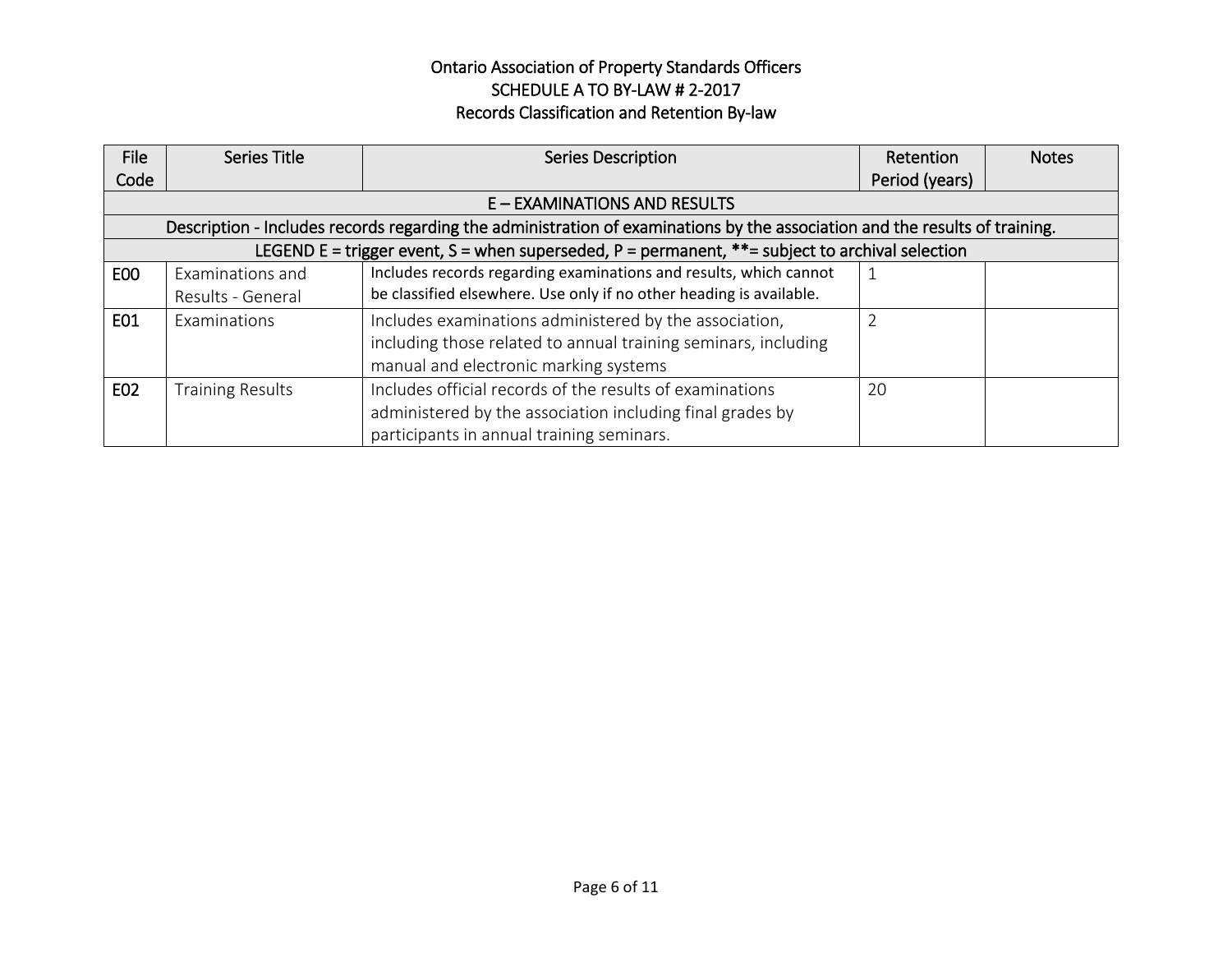| <b>File</b> | <b>Series Title</b>    | <b>Series Description</b>                                                                          | Retention      | <b>Notes</b>      |
|-------------|------------------------|----------------------------------------------------------------------------------------------------|----------------|-------------------|
| Code        |                        |                                                                                                    | Period (years) |                   |
|             |                        | $F - FINANCE$                                                                                      |                |                   |
|             |                        | Description - Includes records regarding the management of funds.                                  |                |                   |
|             |                        | LEGEND E = trigger event, S = when superseded, P = permanent, $**$ = subject to archival selection |                |                   |
| F00         | Finance and Accounting | Includes records regarding finance and accounting, which cannot be                                 | $\mathbf{1}$   |                   |
|             | - General              | classified elsewhere. Use only if no other heading is available.                                   |                |                   |
| F01         | Accounts Payable       | Includes records documenting funds payable by the association                                      | $\overline{7}$ |                   |
|             |                        | such as paid invoices, cheque requisitions, membership fees,                                       |                |                   |
|             |                        | and bills.                                                                                         |                |                   |
| F02         | Accounts Receivable    | Includes records documenting funds owing to the association                                        | $\overline{7}$ |                   |
|             |                        | including invoices and returned invoices.                                                          |                |                   |
| F03         | Audits                 | Includes reports regarding internal and external financial audits                                  | $\overline{7}$ |                   |
|             |                        | of accounts.                                                                                       |                |                   |
| F04         | <b>Banking</b>         | Includes records regarding banking transactions and                                                | $\overline{7}$ |                   |
|             |                        | relationships with banks. Includes bank statements, bank                                           |                |                   |
|             |                        | reconciliation and deposit records.                                                                |                |                   |
| F05         | Cheques                | Includes all canceled cheques issues. Also includes cheque                                         | 7              |                   |
|             |                        | copies and cheque listings                                                                         |                |                   |
| F06         | Expenses               | Includes travel and meeting expense statements and all                                             | $\overline{7}$ |                   |
|             |                        | receipts submitted by directors or others acting on behalf of                                      |                |                   |
|             |                        | the association to substantiate their claims. May include Credit                                   |                |                   |
|             |                        | Card information i.e. account numbers and statements etc. May                                      |                |                   |
|             |                        | also include travel and expense statements.                                                        |                |                   |
| F07         | Investments            | Includes records regarding the association's investments, term                                     | $E+7$          | $E = end of term$ |
|             |                        | deposits, and promissory notes.                                                                    |                |                   |
| F08         | Quotations             | Includes records regarding quotations obtained from suppliers                                      | $\overline{7}$ |                   |
|             |                        | of goods and services. Includes all documentation regarding the                                    |                |                   |
|             |                        | selection process.                                                                                 |                |                   |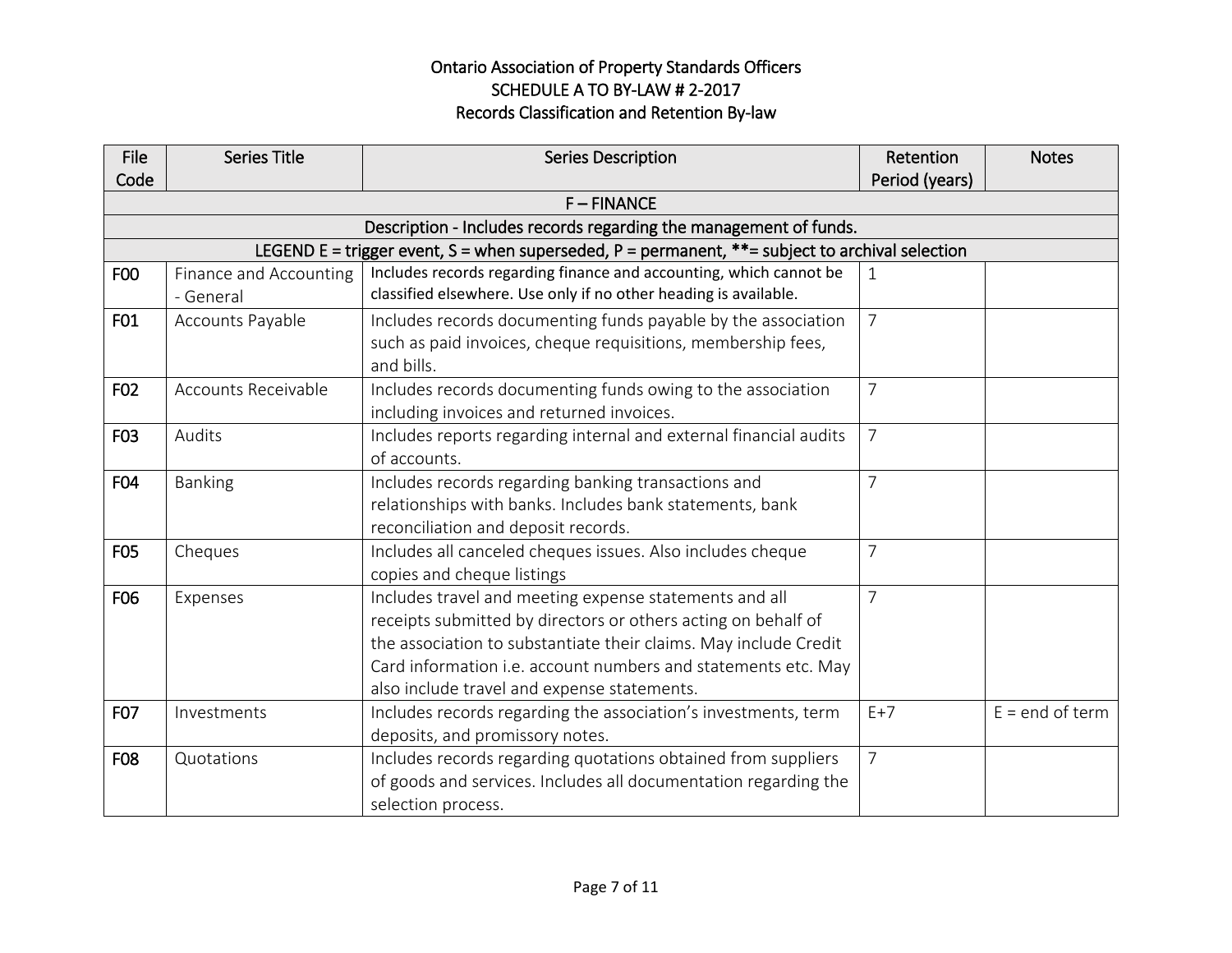| <b>File</b> | Series Title | <b>Series Description</b>                                  | Retention      | Notes |
|-------------|--------------|------------------------------------------------------------|----------------|-------|
| Code        |              |                                                            | Period (years) |       |
| F09         | Receipts     | Includes receipts issued for payment of items such as      |                |       |
|             |              | conference registrations, membership fees, annual training |                |       |
|             |              | seminar, etc.                                              |                |       |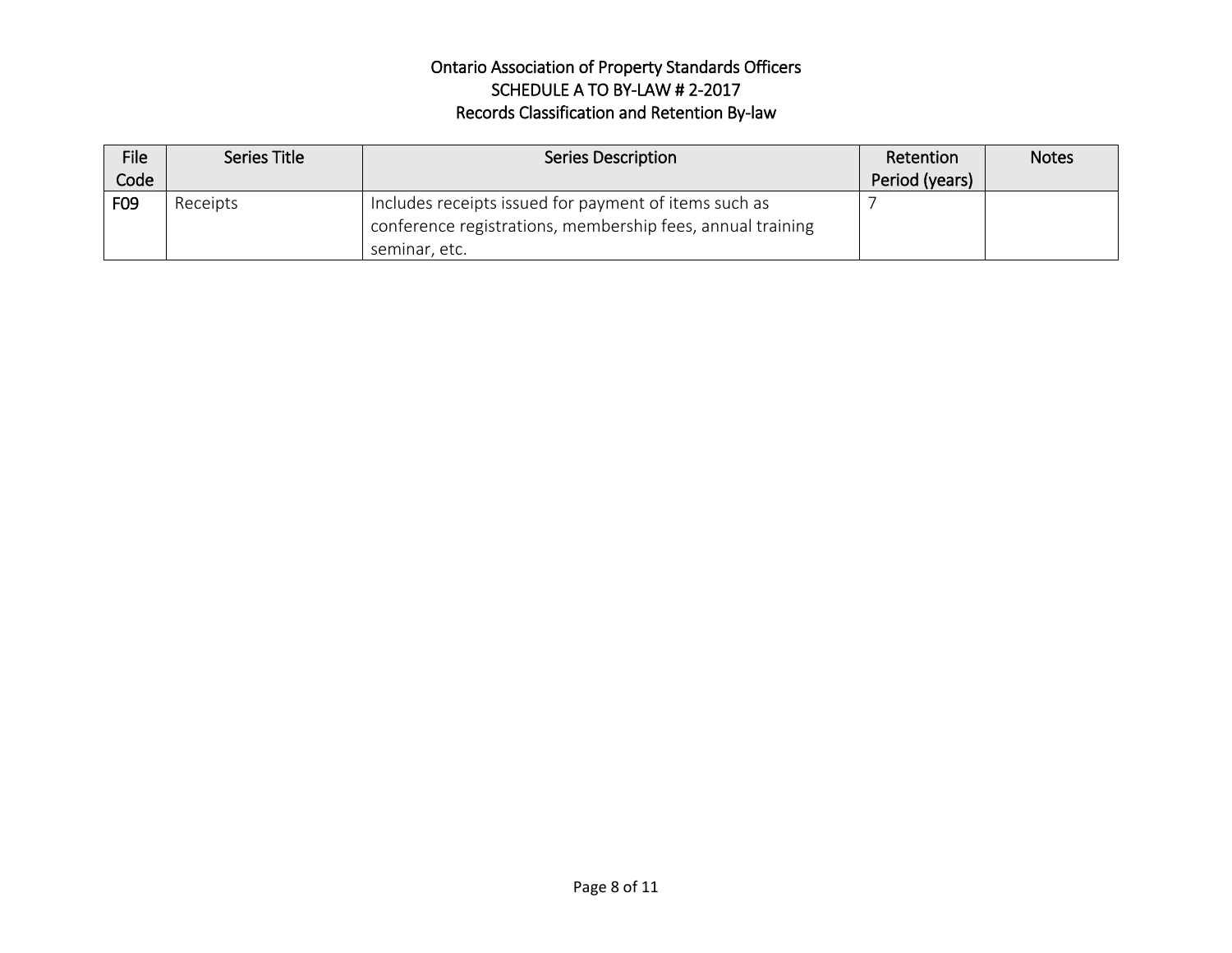| <b>File</b> | <b>Series Title</b>               | <b>Series Description</b>                                                                                                                                                                                                                                                                 | Retention      | <b>Notes</b>                                    |
|-------------|-----------------------------------|-------------------------------------------------------------------------------------------------------------------------------------------------------------------------------------------------------------------------------------------------------------------------------------------|----------------|-------------------------------------------------|
| Code        |                                   |                                                                                                                                                                                                                                                                                           | Period (years) |                                                 |
|             |                                   | <b>L-LEGAL</b>                                                                                                                                                                                                                                                                            |                |                                                 |
|             |                                   | Description - Includes records regarding legal matters as well as contracts and agreements.                                                                                                                                                                                               |                |                                                 |
|             |                                   | LEGEND E = trigger event, S = when superseded, P = permanent, $**$ = subject to archival selection                                                                                                                                                                                        |                |                                                 |
| L00         | Legal Affairs - General           | Includes records regarding legal affairs, which cannot be classified<br>elsewhere. Use only if no other heading is available.                                                                                                                                                             | $\mathbf 1$    |                                                 |
| L01         | Claims Against the<br>Association | Includes all liability/insurance claims made by other parties<br>against the association.                                                                                                                                                                                                 | $E+7$          | $E =$ resolution<br>of claim and all<br>appeals |
| L02         | Claims by the<br>Association      | Includes all litigation against other parties by the association.                                                                                                                                                                                                                         | $E+1$          | $E = resolution$<br>of claim and all<br>appeals |
| L03         | Contracts                         | Includes contracts entered into by the association. Background<br>information should be filed under the subject. Includes<br>supplementary documents required as a condition of the<br>contract.                                                                                          | 20             |                                                 |
| L04         | Corporate Interests               | Includes records regarding the acquisition and protection of<br>intellectual property rights on behalf of the association.<br>Includes patent, trademark and copyright applications as well as<br>records dealing with the use of the association's name and/or<br>logo by third parties. | P              |                                                 |
| L05         | Incorporating<br>Documents        | Includes records related to the incorporation of the association.                                                                                                                                                                                                                         | P              |                                                 |
| L06         | Insurance policies                | Includes association insurance policy documents either with or<br>without liability.                                                                                                                                                                                                      | $\overline{7}$ |                                                 |
| L07         | Insurance records                 | Includes general and background information, correspondence,<br>and historical summaries related to insurance.                                                                                                                                                                            | $\overline{7}$ |                                                 |
| L08         | Litigation                        | Records regarding litigation disputes involving the association.                                                                                                                                                                                                                          | $E+7$          | $E = resolution$<br>of dispute                  |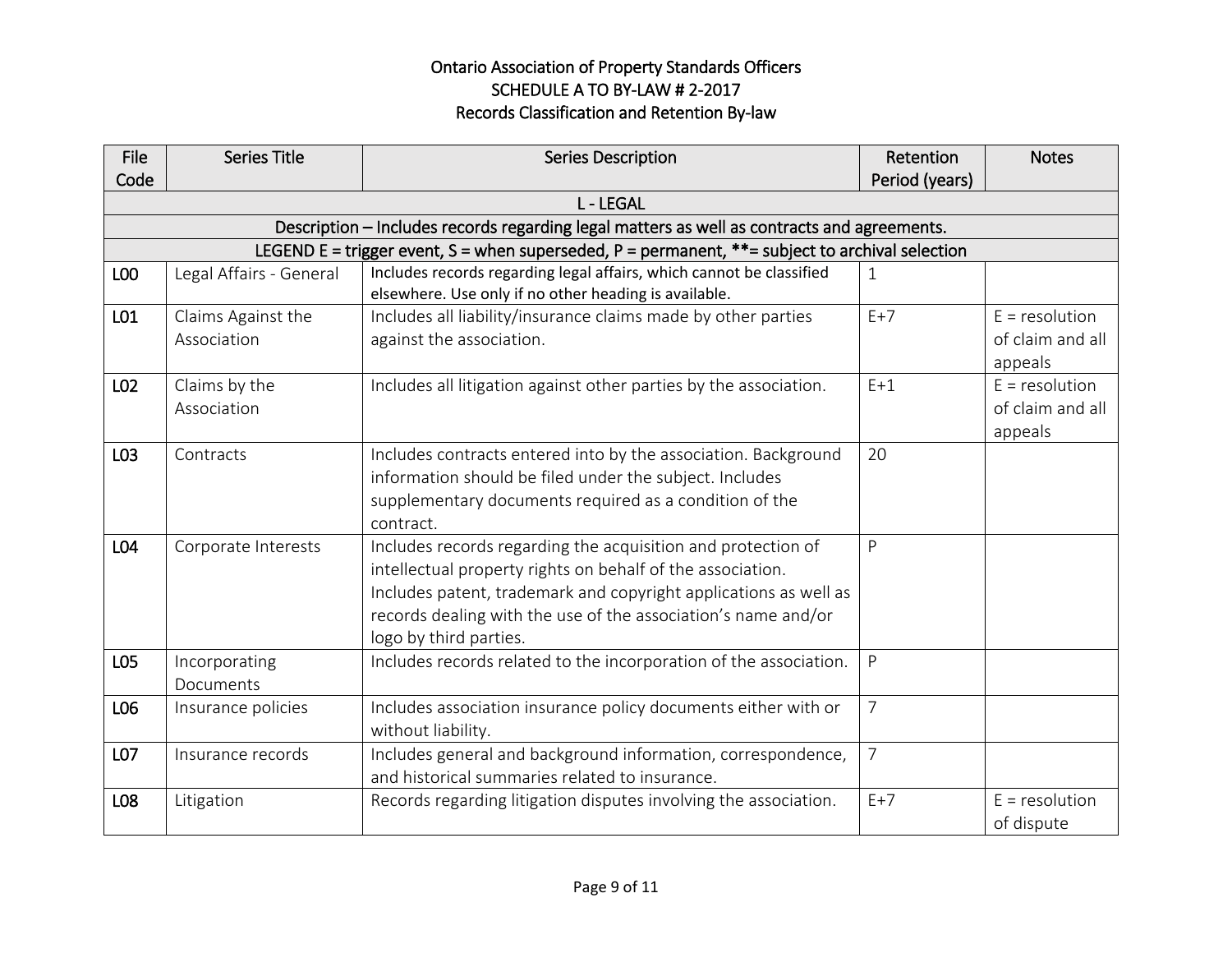| <b>File</b>     | Series Title        | <b>Series Description</b>                                        | Retention      | <b>Notes</b> |
|-----------------|---------------------|------------------------------------------------------------------|----------------|--------------|
| Code            |                     |                                                                  | Period (years) |              |
| L <sub>09</sub> | Opinions and Briefs | Includes copies of opinions and briefs prepared by legal counsel | $\varsigma$ ** |              |
|                 |                     | on specific issues. Usually filed by subject.                    |                |              |